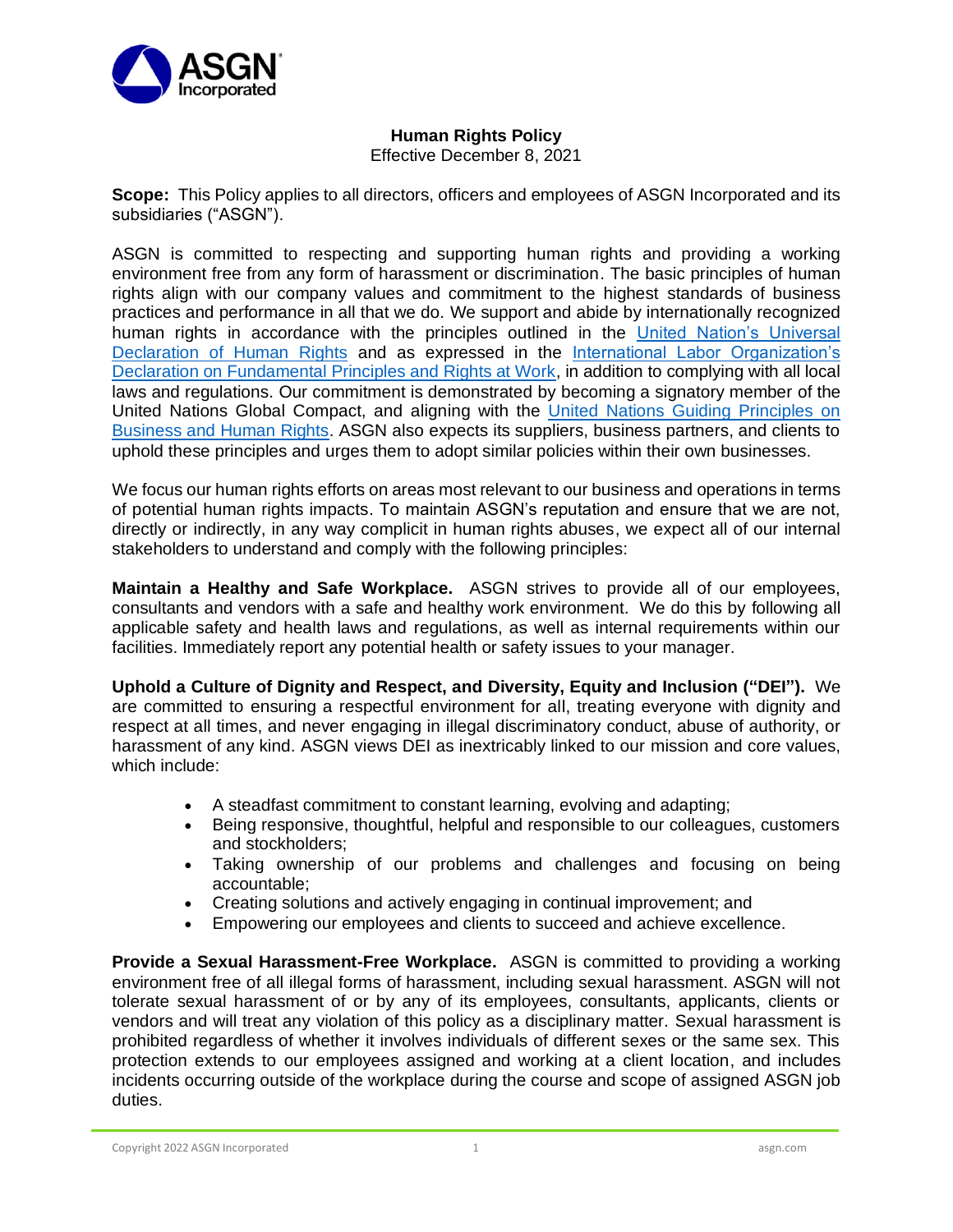

**Ensure Fair Employment Decisions.** We are committed to eliminating employment discrimination. ASGN employees are entitled to fair treatment in respect to all aspects of their employment, including compensation and working conditions, consistent with local law. When making employment decisions, ASGN does not tolerate discrimination against a person's legally protected characteristics, such as race, color, religion, gender identity, age, national origin, sexual orientation, marital status, disability status, or veteran status.

**Respect Freedom of Association.** ASGN respects the right of all its employees to join or not to join a trade union of its own choosing, engage in peaceful assembly and bargain collectively in accordance with the law. Employees are free to engage in protected concerted activity and openly communicate and share ideas and concerns about terms and conditions of employment with management without fear of discrimination, reprisal, intimidation or harassment.

**Zero Tolerance for Corruption.** We comply with anticorruption laws, and always compete ethically for our business without paying bribes, kickbacks or giving anything of value to secure an advantage in connection with ASGN's business. See our Anti-Corruption, Reporting and Whistleblower Policy.

**Demand Supply Chain Accountability.** ASGN has zero tolerance for human rights abuses in our supply chain. We are committed to supporting and respecting human rights in our supply chain in a manner consistent with ASGN's Supplier Code of Conduct.

**End Human Trafficking.** ASGN does not tolerate or condone any form of trafficking in persons, which includes but is not limited to the illegal movement of people, trafficking in persons, sexual exploitation, the use of slave or forced labor (which means work performed involuntarily under threat of penalty), or unlawful child labor. ASGN supports the policies adopted by the United States Government which prohibits trafficking in persons, as well as similar laws in other countries. Given the nature of our business, ASGN does not have an extensive supply chain network. Our supply chains include, among others: office supplies including stationery; IT hardware and software; cleaning and catering services; advertising and print services; office build out and building maintenance services; and professional services such as those provided by our external financial auditors. Nevertheless, ASGN is committed to acting ethically and with integrity in all its business dealings and relationships to prevent human trafficking, sexual exploitation, slavery, forced labor, or unlawful child labor anywhere our business operates globally.

ASGN has taken a number of actions to prohibit the use of forced/involuntary labor or unlawful child labor. Employment is limited to those age 15 years or older, and a government–issued birth certificate or official passport is required to verify a worker's age. ASGN ensures all work is voluntary and does not use any form of slave, forced, bonded, indentured, or prison labor. Involuntary labor in this context includes transportation, harboring, recruitment, transfer, receipt, or employment of persons by means of threat, force, coercion, abduction, fraud, or payments to any person having control over another person for the purpose of exploitation.

ASGN will not withhold a workers' original government-issued ID or travel documents, and shall ensure that workers are clearly conveyed the conditions of employment in a language understood by the workers. ASGN also will not impose unreasonable restrictions on movement within the workplace or upon entering or exiting company-provided facilities. Workers shall not be required to pay employers' or their agents' recruitment fees or other similar fees to obtain